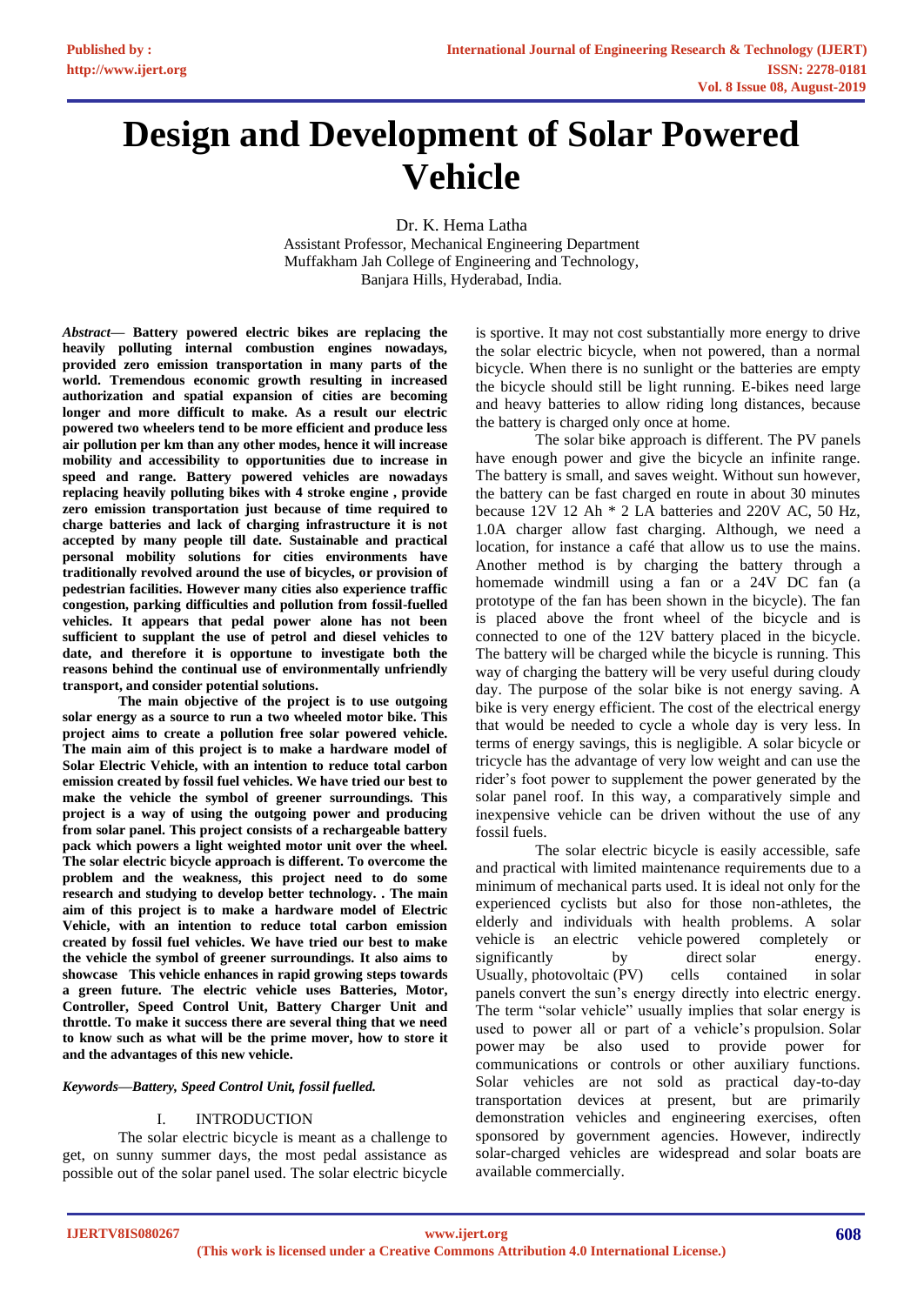## *1.1 Introduction to E-Bike:*

A brushless DC motor (BLDC) is a synchronous electric motor which is powered by direct-current electricity (DC) and which has an electronically controlled commutation system, instead of a mechanical commutation system based on brushes. In such motors, current and torque, voltage and rpm are linearly related. BLDC has its own advantages such as higher efficiency and reliability, reduced noise, longer lifetime, elimination of ionizing sparks from the commutator, and overall reduction of electromagnetic interference (EMI). With no windings on the rotor, they are not subjected to centrifugal forces, and because the electromagnets are located around the perimeter, the electromagnets can be cooled by conduction to the motor casing, requiring no airflow inside the motor for cooling. The disadvantage is higher cost, because of two issues. First, it requires complex electronic speed controller to run.

#### II. CONTROL THEORY

#### *2.1: Control theory*

It is an interdisciplinary branch of engineering and mathematics that deals with the behavior of dynamical systems. The desired output of a system is called the reference. When one or more output variables of a system need to follow a certain reference over time, a controller manipulates the inputs to a system to obtain the desired effect on the output of the system.



Figure 1: Concept of the Feedback Loop to Control the Dynamic Behavior of the Reference

If we consider an automobile cruise control, it is design to maintain the speed of the vehicle at a constant speed set by the driver. In this case the system is the vehicle. The vehicle speed is the output and the control is the vehicle throttle which influences the engine torque output. One way to implement cruise control is by locking the throttle at the desired speed but when encounter a hill the vehicle will slow down going up and accelerate going down. In fact, any parameter different than what was assumed at design time will translate into a proportional error in the output velocity, including exact mass of the vehicle, wind resistance, and tire pressure. This type of controller is called an open-loop controller because there is no direct connection between the output of the system (the engine torque) and the actual conditions encountered; that is to say, the system does not and cannot compensate for unexpected forces.

For a closed-loop control system, a sensor will monitor the vehicle speed and feedback the data to its computer and continuously adjusting its control input or the throttle as needed to ensure the control error to a minimum

therefore maintaining the desired speed of the vehicle. Feedback on how the system is actually performing allows the controller (vehicle's on board computer) to dynamically compensate for disturbances to the system, such as changes in slope of the ground or wind speed. An ideal feedback control system cancels out all errors, effectively mitigating the effects of any forces that may or may not arise during operation and producing a response in the system that perfectly matches the user's wishes.

## *2.2 Closed-Loop Transfer Function:*

The output of the system  $y(t)$  is fed back through a sensor measurement  $F$  to the reference value  $r(t)$ . The controller *C* then takes the error *e* (difference) between the reference and the output to change the inputs *u* to the system under control *P*. This is shown in the figure. This kind of controller is a closed-loop controller or feedback controller. This is called a single-input-single-output (*SISO*) control system; **MIMO** (i.e. Multi-Input-Multi-Output) systems, with more than one input/output, are common. In such cases variables are represented through vectors instead of simple scalar values. For some distributed parameter systems the vectors may be infinite-dimensional (typically functions)



Figure 2: Closed-loop controller or feedback controller

## *2.3 PID Controller:*

PID Control (proportional-integral-derivative) is by far the widest type of automatic control used in industry. Even though it has a relatively simple algorithm/structure, there are many subtle variations in how it is applied in industry. A proportional–integral–derivative controller (PID controller) is a generic control loop feedback mechanism widely used in industrial control systems. A PID controller will correct the error between the output and the desired input or set point by calculating and give an output of correction that will adjust the process accordingly. A PID controller has the general form

#### *2.3.1 Closed-Loop Transfer Function:*

The output of the system  $y(t)$  is fed back through a sensor measurement  $F$  to the reference value  $r(t)$ . The controller *C* then takes the error *e* (difference) between the reference and the output to change the inputs *u* to the system under control *P*. This is shown in the figure. This kind of controller is a closed-loop controller or feedback controller. This is called a single-input-single-output (*SISO*) control system; *MIMO* (i.e. Multi-Input-Multi-Output) systems, with more than one input/output, are common. In such cases variables are represented through vectors instead of simple scalar values. For some distributed parameter systems the vectors may be infinite-dimensional (typically functions).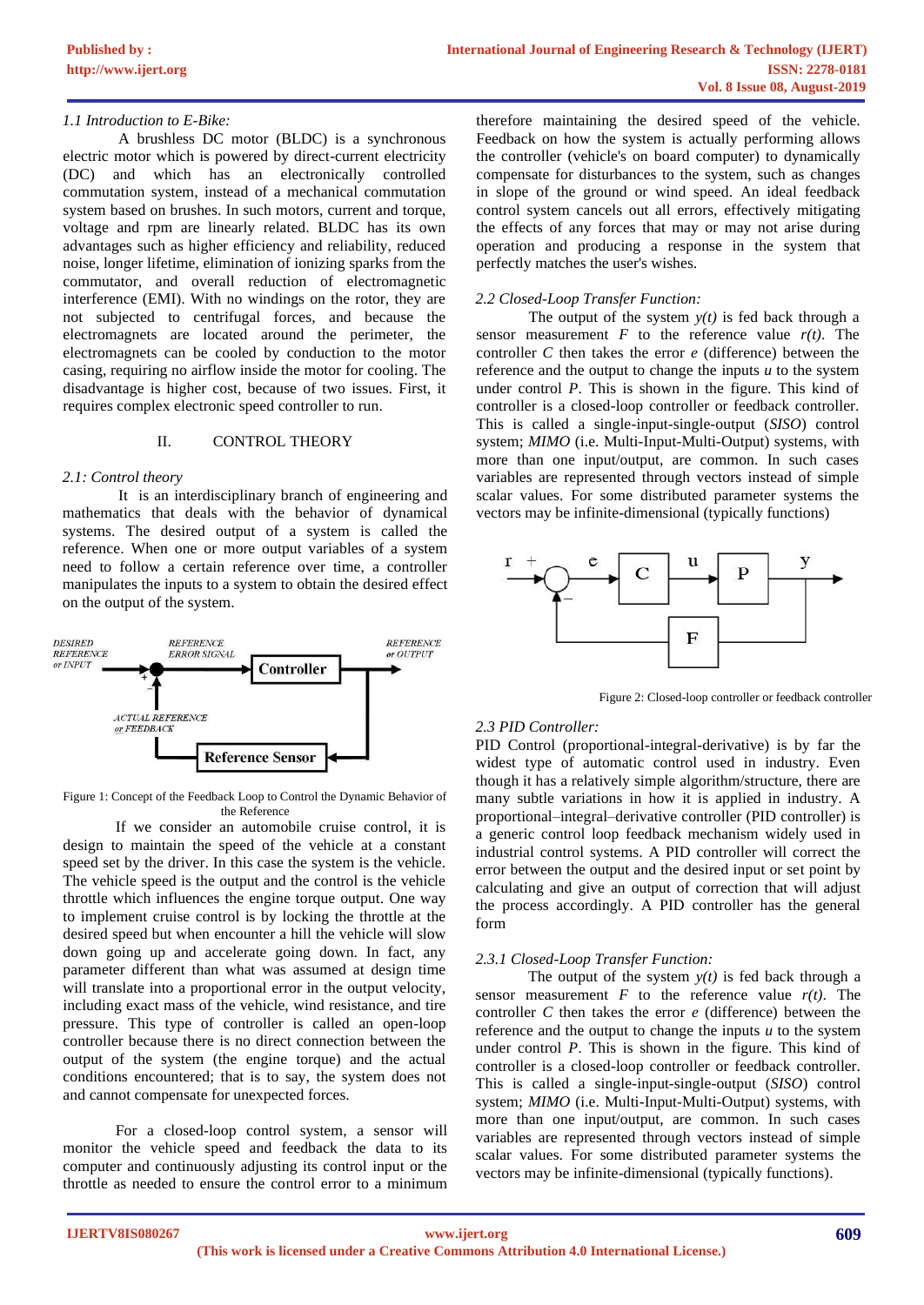

Figure 3: Closed-loop controller or feedback controller

#### *2.3.2 PID Controller:*

PID Control (proportional-integral-derivative) is by far the widest type of automatic control used in industry. Even though it has a relatively simple algorithm/structure, there are many subtle variations in how it is applied in industry. A proportional–integral–derivative controller (PID controller) is a generic control loop feedback mechanism widely used in industrial control systems. A PID controller will correct the error between the output and the desired input or set point by calculating and give an output of correction that will adjust the process accordingly. A PID controller has the general form

$$
u(t) = K_p e(t) + K_i \int_0^t e(\tau) d\tau + K_d \frac{de}{dt}
$$

Where  $K_p$  is proportional gain,  $K_i$  is the integral gain, and  $K_d$ is the derivative gain.The PID controller calculation (algorithm) involves three separate parameters; the Proportional, the Integral and Derivative values [1]. The Proportional value determines the reaction to the current error, the Integral determines the reaction based on the sum of recent errors and the derivative determines the reaction to the rate at which the error has been changing [1]. The weighted sum of these three actions is used to adjust the process via a control element such as the position of a control valve, the power supply of a heating element or DC motor speed and position.

#### *2.3.3 Pulse Width Modulation:*

Pulse-width modulation (PWM) of a signal or power source involves the modulation of its duty cycle, to either convey information over a communications channel or control the amount of power sent to a load.

Pulse-width modulation uses a square wave whose pulse width is modulated resulting in the variation of the average value of the waveform. If we consider a square waveform  $f(t)$  with a low value  $y_{min}$ , a high value  $y_{max}$  and a duty cycle D (see figure 2.3), the average value of the waveform is given by:

$$
\bar{y} = \frac{1}{T} \int_0^T f(t) dt.
$$



Figure 4: A Square Wave, Showing the Definitions of  $y_{min}$ , ymax and D As  $f(t)$  is a square wave, its value is  $y_{max}$  for

$$
0 < t < D \cdot T
$$
 and  $y_{min}$  for

$$
D \cdot T < t < T
$$
\nThe above expression then becomes:  
\n
$$
\bar{y} = \frac{1}{T} \left( \int_0^{DT} y_{max} dt + \int_{DT}^T y_{min} dt \right)
$$
\n
$$
= \frac{D \cdot T \cdot y_{max} + T(1-D) y_{min}}{T}
$$
\n
$$
= D \cdot y_{max} + (1-D) y_{min}.
$$

This latter expression can be fairly simplified in many cases where  $y_{min} = 0$  as  $\bar{y} = D \cdot y_{max}$ . From this, it is obvious that the average value of the signal  $(\overline{y}_0)$  is directly dependent on the duty cycle D.

The simplest way to generate a PWM signal is the interceptive method, which requires only a saw tooth or a triangle waveform (easily generated using a simple oscillator) and a comparator. When the value of the reference signal (the green sine wave in figure 2.4) is more than the modulation waveform (blue), the PWM signal (magenta) is in the high state, otherwise it is in the low state.

#### III. SOLAR BICYCLE-BATTERY TYPE:

The solar bike can be equipped with two kinds of batteries with their own specific requirements:

- Short-term storage for the solar energy. This battery is continuously charged and discharged and should therefore have a high cycle life. Also, a high charge / discharge efficiency is important here.
- Long-term storage for charging at home. This battery is not as heavily stressed as the short-term battery. Here, low weight is important.

Both batteries must allow fast charging 3.1 Solar Panel:

A solar panel (photovoltaic module or photovoltaic panel) is a packaged, connected assembly of solar cells, also known as photovoltaic cells. The solar panel can be used as a component of a larger photovoltaic system to generate and supply electricity in commercial and residential applications.

Because a single solar panel can produce only a limited amount of power, many installations contain several panels. A photovoltaic system typically includes an array of solar panels, an inverter, and sometimes a battery and interconnection wiring.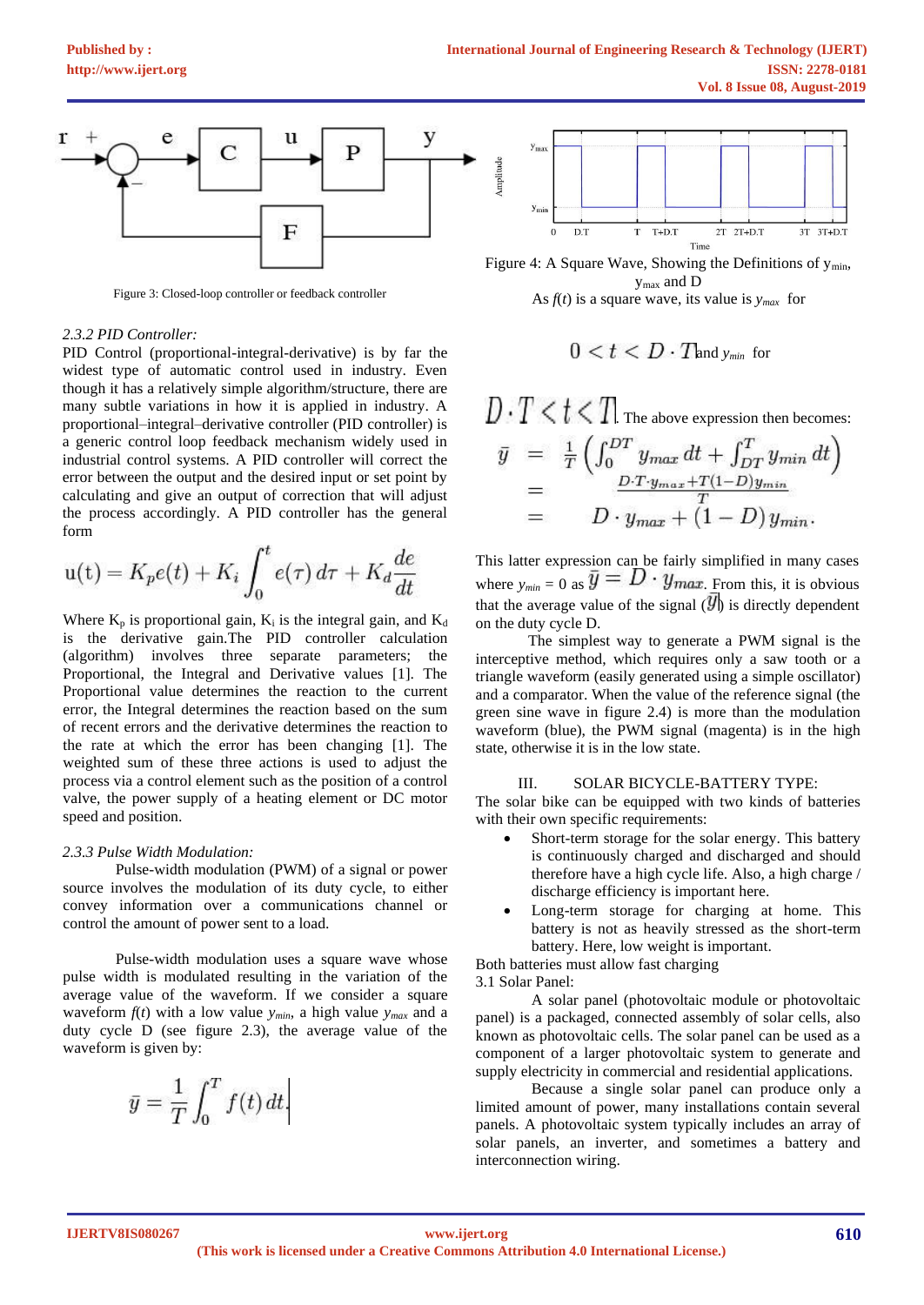In this project two solar panels of 40Watts each which is connected to a 12V battery which helps in continuous charging of the battery. Solar panels use light energy (photons) from the sun to generate electricity through the photovoltaic effect. The structural (loadcarrying) member of a module can either be the top layer or the back layer. The majority of modules use wafer-based crystalline silicon cells or thin-film cells based on cadmium telluride or silicon. The conducting wires that take the current off the panels may contain silver, copper or other non-magnetic conductive transition metals.

#### *3.1.1 Solar Photovoltaic:*

Solar photovoltaic (PV) panels are the most common solution for people interested in harnessing the suns energy. Not only are photovoltaic panels the ideal solution for generating renewable energy in the home or workplace but they are also ideal for generating a source of electricity in areas where electricity supplies don't currently exist (such as remote communities). The best example of the harnessing solar energy to provide electricity in remote locations can be found in space as for many years, satellites have been using solar panels to catch the sun's rays to provide power to the equipment on board.

Photovoltaic panels can be installed as single devices or as part of what is called an "array". The big advantage of installing solar PV panels in an array is down to the ability to generate more power from one system instead of having to install complete separate solar PV systems for each panel used. The installation of a solar electricity system is still a viable option to provide a substantial amount of electricity helping to reduce energy bills over the period of operation for a home or business.

Therefore, a solar panel of 80w which produces 5A per hour is selected for our 15Ah battery which gets charged in 3 hrs. Due to size considerations two solar panels of 40w each are used in our solar bike. The PV panel is the part of the PV prototype system which generates electrical energy by using the irradiance of the sun. The maximum power (or peak power indicated with Wp) of a PV panel depends basically on the type of panel and on the dimensions and is given for an irradiance of 1000W/m².



Figure 5: Solar panel used in the solar electric bicycle

Some producer dependent parameters affect the efficiency of a new panel. Due to degradation of the active material, soiling and other influences the peak power of PV panels decreases with the years. The power  $P_{PV}$  [W] which a PV panel can generate always depends on the peak power *Ppeak* [W] and on the prevailing irradiance *G* [W/m²]: For  $P_{peak}$  = 55W;  $G = 200$ W/m<sup>2</sup> (barley enough irradiance to effect shadings) $P_{pv} = P_{peak} \times (G/1000 \text{w/m}^2)$ . That means, at a prevailing irradiance of 200W/m² a 55Wp module generates in maximum about 11W.

Another important fact is that (in most cases of mono crystalline Si panels) the whole panel has to be illuminated with the same irradiance to deliver the assumed power. If only one cell (part) of the panel has an area of less irradiance – due to partial shading – this has a disproportionate impact on its power production (Deline, 2009). This effect has a big influence on the possible electricity generation on the bike because the panel often is shaded by the driver or the surrounding. The PV panel which is used in the PV prototype system is a 55Wp module which is built of Si mono crystalline cells. It has 2 bypass diodes build in the connection box to improve the performance when it comes to partial shading on a half of the panel. It is chosen because its dimension fits with 985mm times 440mm very good on the available space of the bike.

## IV. IV. SOLAR BICYCLE-BATTERY TYPE SELECTION OF THE BATTERY:

## *4.1 Voltage:*

Battery packs are made up of individual cells connected together. Each cell has a more or less constant voltage dependent on its chemistry. For NiCad/NiMH, this is about 1.2V, for lead acid it is 2.0V, and for lithium cells it is on the order of 3.7V. Typical ebikes and scooters are designed to run on 24, 36, or 48 Volts, so a number of cells have to be series connected into a 'battery' that has the desired net voltage. A nominal 36V pack could be made from 10 lithium cells, 18 lead acid cells, or 30 NiMH cells.

#### *4.2 Amp-Hours:*

As we draw current from a battery pack, the voltage will very slowly decrease until the cells start to go flat and then the voltage will plummet. The time that the battery lasts for is directly related to its capacity, measured in amp-hours (Ah). A pack that can deliver 1 amp for 1 hour has a capacity of 1 Ah. Most ebike batteries are on the order of 10 amp-hours. To a first order, twice the amp-hours would mean twice the size, twice the weight, and twice the cost. In practice this deviates a little due to different packing densities and production scales, but it's usually pretty close. For instance, the familiar 'AA' NiMH has about

2 Ah, a 'C' cell has 4 Ah, a 'D' cell is about 8Ah, the large 'F' cells are 12-13 Ah, and double-D cells are 18-19Ah.

#### *4.3 Watt Hours:*

The figure that matters most when comparing how far a given battery pack will take you is not the amp-hour capacity but the total energy stored watt-hours. To make things more familiar, one watt-hour is one-thousandth of a kWh, the unit of energy used to measure household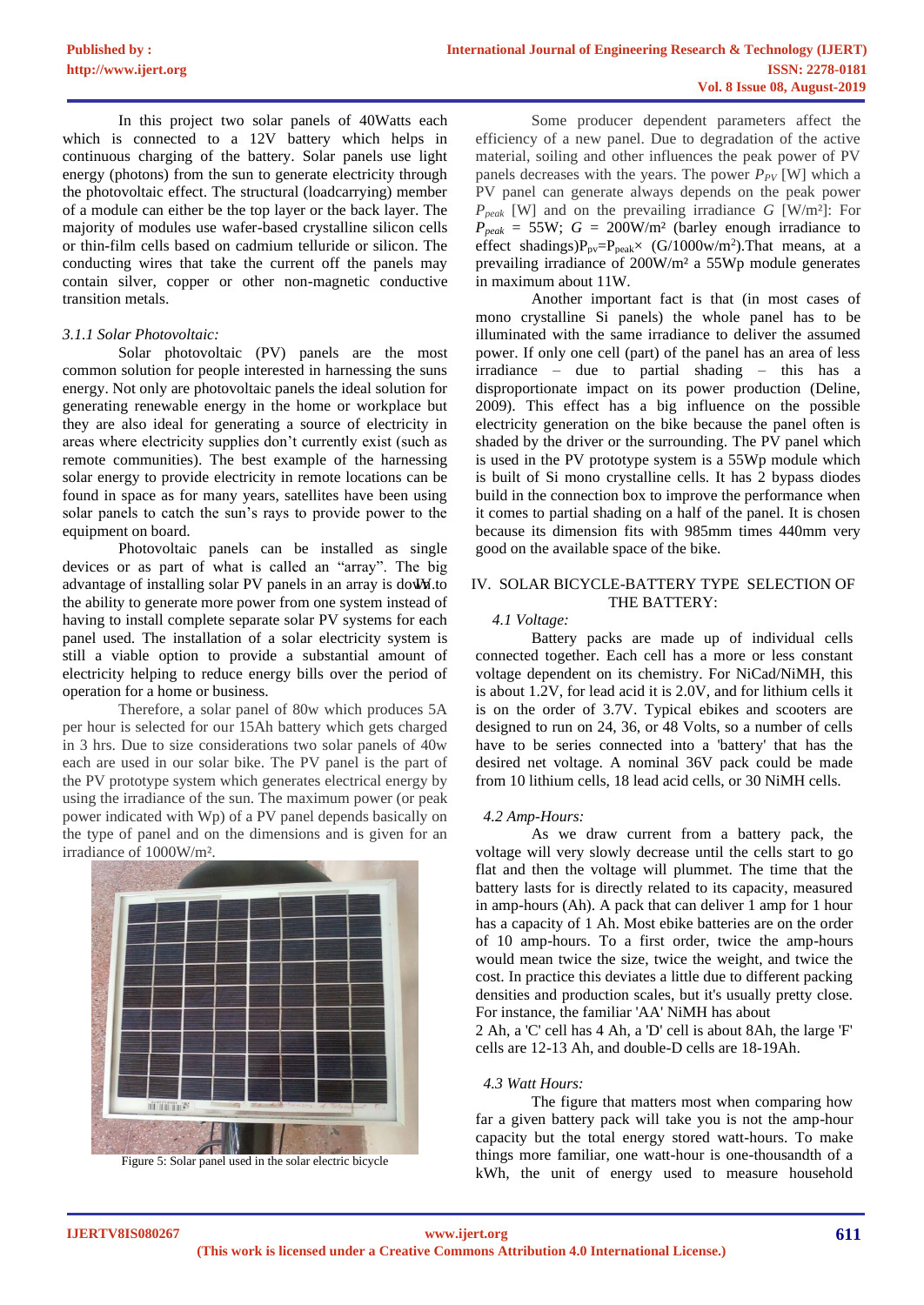electrical usage. The watt-hours stored in a battery pack is approximated by taking the actual amp-hours and multiplying it by the pack voltage. A higher voltage setup therefore needs fewer amp-hours to deliver the same range. So a 24V 8Ah battery can deliver 192 watt-hours, while a 48V 4Ah pack also has 192 watt-hours. Assuming that both batteries are of the same chemistry, then you could expect they would weigh the same, cost the same, and provide the same performance on appropriately designed ebikes (i.e., one designed for 24V and the other for 48V). 192 watthours is about the smallest battery size you would want for an ebike. Many of the store-bought ebikes have about this much capacity since it keeps the battery cost down. For people who want to actually commute reasonable distances of 40-50km, then I would recommend on the order of 400 watt-hours. While it can vary a lot with usage habits, an energy consumption of 9-10 watt-hrs / km is typical on normal direct-drive setups.

#### *4.4 Energy Density:*

When comparing between battery chemistries, one of the most relevant metrics is the Energy Density in watthrs / kg. This figure says how heavy a battery pack will have to be to achieve a certain range. For Lead Acid it is 20-30 watt-hrs/kg, for NiCad it is 35-40 watt-hrs/kg, NiMH is 50- 60 watt-hrs/kg, Li-ion is ~110 watt-hrs/kg, and Li-Polymer is up to 160 watt-hrs / kg. Knowing these values makes it easy to project the weight of a pack without having to look up data from the manufacturer.

## *4.5 C Rate:*

One term you will frequently come across is the 'C' rate of a battery pack. This is a way of normalizing the performance characteristics so that batteries of different capacity are compared on equal terms. Suppose you have an 8 amp-hour pack. Then 1C would be is 8 amps, 2C would be 16 amps, 0.25C would be 2 amps etc. A higher 'C' rate of discharge is more demanding on the cells, and often requires specialty high rate batteries. For example, suppose you see a 24V 4Ah NiMH battery pack on ebay, that is rated for 1C continuous and 2C max for short times. You might want to get two of these to make a 48V 4Ah battery for your ebike. You calculate that the range will be more than adequate for your short commute to work and back. The problem is that 1C is just 4 amps, while your ebike will probably draw 10- 20 amps. If these cells are subject to such discharge rates, then the voltage will sag considerably, leading to slower performance, and the cycle life of the packs will be greatly reduced. Most inexpensive NiMH packs are not really designed for discharges greater than 1C. That means that if your ebike draws 15 amps on average, you would want a pack that has a capacity on the order of 15 amp-hours more.

4.6 Power of Motor:

Kinetic Energy=  $m\Delta V^2$ 

Electrical Energy=V⋅I⋅T

 $K.E.$ 

Voltage rating motor  $\times$  Current required  $\times$ time to accelerate

Power required at different accelerations =(kinetic energy) /(time to accelerate)

## $K.E.$

Power of Motor= $[(1/2 \times m \times V^2)$  ]÷t

i.e.  $[(1/2) \times 120 \times 8.33^2] \div 5 = 833.32$  watts

m- mass of vehicle with rider (in kg); V- change in velocity required (in m/s); t- time required to accelerate from 0 (in seconds)

similarly, when acceleration time is increased to 8 sec and 12 sec, we get power of motors to be used as 520 watts and 347 watts.

4 .7 Current drawn by motor:

Power of motor = voltage $\times$ current (of battery)

 $P=V\times I$ : 833.32 watts = 48V $\times$ I Therefore

 $I=17.3A$ 

P- power of motor (in watts)

V = rated voltage of battery  $(48v)$ 

I= current drawn from battery

A 800 Watt motor was used to meet our system requirements. Given the terrain that the bike would normally be ridden on these requirements would only be relevant over intermediate duties. Furthermore, a 800 Watt motor is more than sufficient for continuous operation.

Table 1: Power requirements of the Motor

| Time<br>to<br>acceler<br>ate $(s)$ | $\Delta$ Velocity | Voltage<br>Available<br>(V) | Mass<br>Kgs | Current<br>Required(a<br>mps) | Power<br>Consumed<br>(Watts) |
|------------------------------------|-------------------|-----------------------------|-------------|-------------------------------|------------------------------|
| 5                                  | 30kmph            | 48                          | 120         | 173                           | 833.32                       |
|                                    | 30kmph            | 48                          | 120         | 10.85                         | 520.8                        |
| 12                                 | 30kmph            | 48                          | 120         | 72                            | 347.2                        |

|  | Table 2: Hill-climbing power requirements |
|--|-------------------------------------------|
|  |                                           |

| 0                      |                                            |             |                                  |                          |                  |  |  |  |
|------------------------|--------------------------------------------|-------------|----------------------------------|--------------------------|------------------|--|--|--|
| Speed (Max)            | <b>Volt</b><br>age<br>Avai<br>lable<br>(V) | Mass $(Kg)$ | $\frac{0}{0}$<br><b>Gradient</b> | <b>Current</b><br>(amps) | Power<br>(Watts) |  |  |  |
| 30 kmph (8.33)<br>m/s) | 48                                         | 120         | 5                                | 18.3                     | 655.2            |  |  |  |
| 30kmph (8.33<br>m/s)   | 48                                         | 120         | 10                               | 34.6                     | 1310.4           |  |  |  |

As we can observe from calculated table, using a motor of 800w gives us the best required output. We can also choose motors of 500w but it takes larger time to accelerate which causes loss of power. *gradient*=sin *θ =*

Hill Climbing Energy Requirements: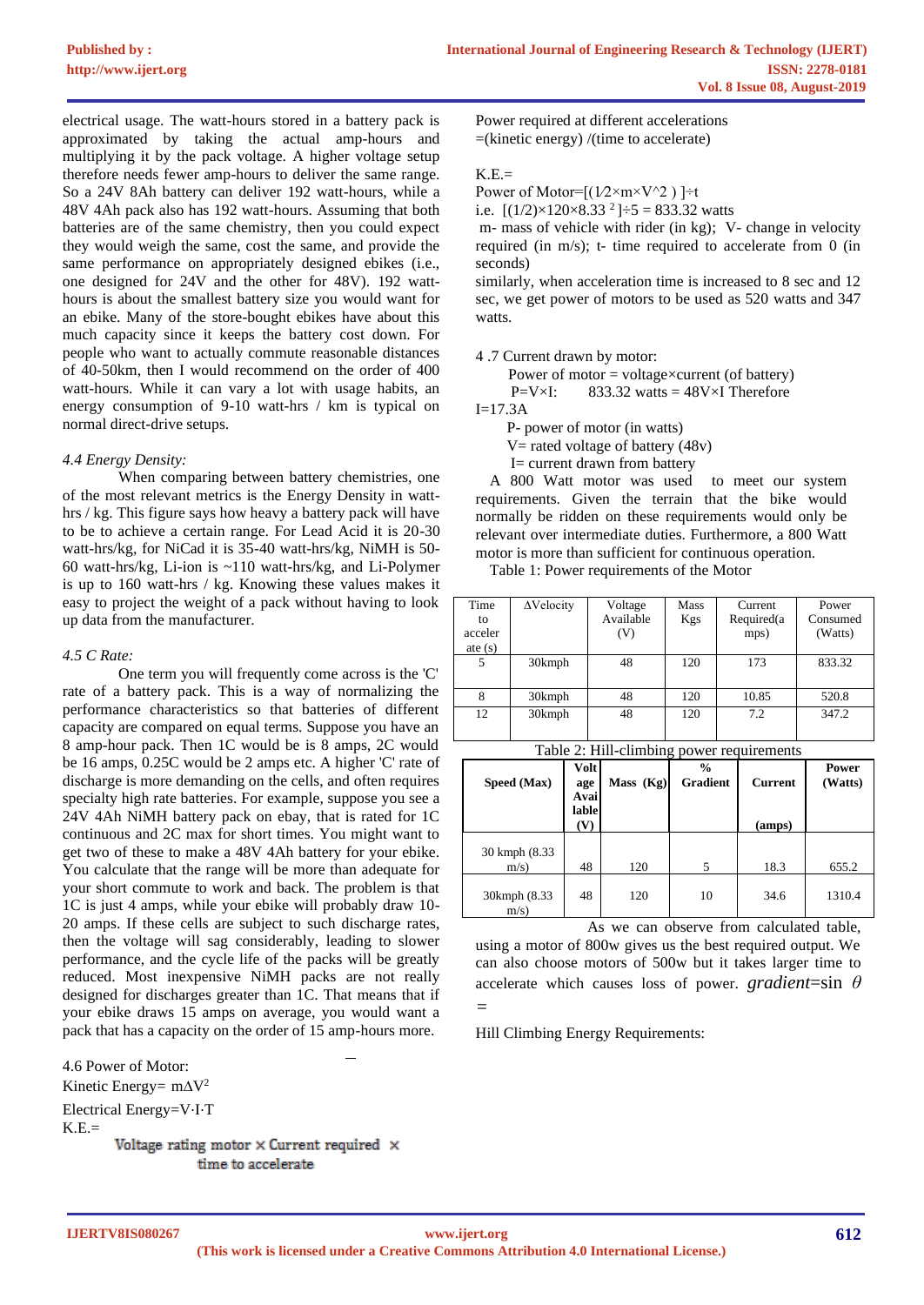

Figure 6: Model of Hill-climbing

So, by observing the above results BLDC hub motor of 800w is selected due to following reasons

- Ability to fit inside a wheel and reduce space
- Good torque-Speed relationships
- $High-power weight ratio$
- Past experience through Control Theory
- Ease of motor characterization (solving for torque constant, back-emf constant, voltage-speed constant)
- Easy to control.

## V. ASSEMBLY OF BLDC MOTOR AND REAR WHEEL:

The driving source of the vehicle is the brushless DC motor which is controlled by an electronic controller. This BLDC motor needs to be assembled with the rear wheel of the vehicle for the transmission of power from motor to wheel. Since the motor used is brushless type, it can be directly fitted with the shaft of the wheel. This avoids mechanical transmissions such as chain-sprockets or belts. Hence the power loss is reduced. A rim is provided on the outer surface of the motor which can be attached with rim of the rear wheel of the vehicle. By taking appropriate measurements, holes are drilled on the rim of the motor. The wheel is attached by using suitable length of spokes which are inserted in the holes drilled on the motor. The existing spokes and the hub of the wheel of a motorcycle are removed and the wheel is made hollow. It just has the rim and the rubber wheel on the exterior side. The motor is placed at the center of the wheel. To have perfect circular rotation the wheel and the motor needs to be aligned on a single straight line. So the center of the wheel is known and the motor is placed such that the center of the motor perfectly coincides with the center of the wheel. The distance between the outer surface of the motor and the inner surface of the wheel is calculated and the spokes of the suitable length are fitted between them. Length of the spokes must remain constant so that the distance between the motor and the wheel remains constant.



Figure 7: Block diagram for solar vehicle

The designs of the different parts of the rear wheel assembly are shown in below figures:



Figure 8: Wheel of the Motorcycle



Figure 10: Design of Spoke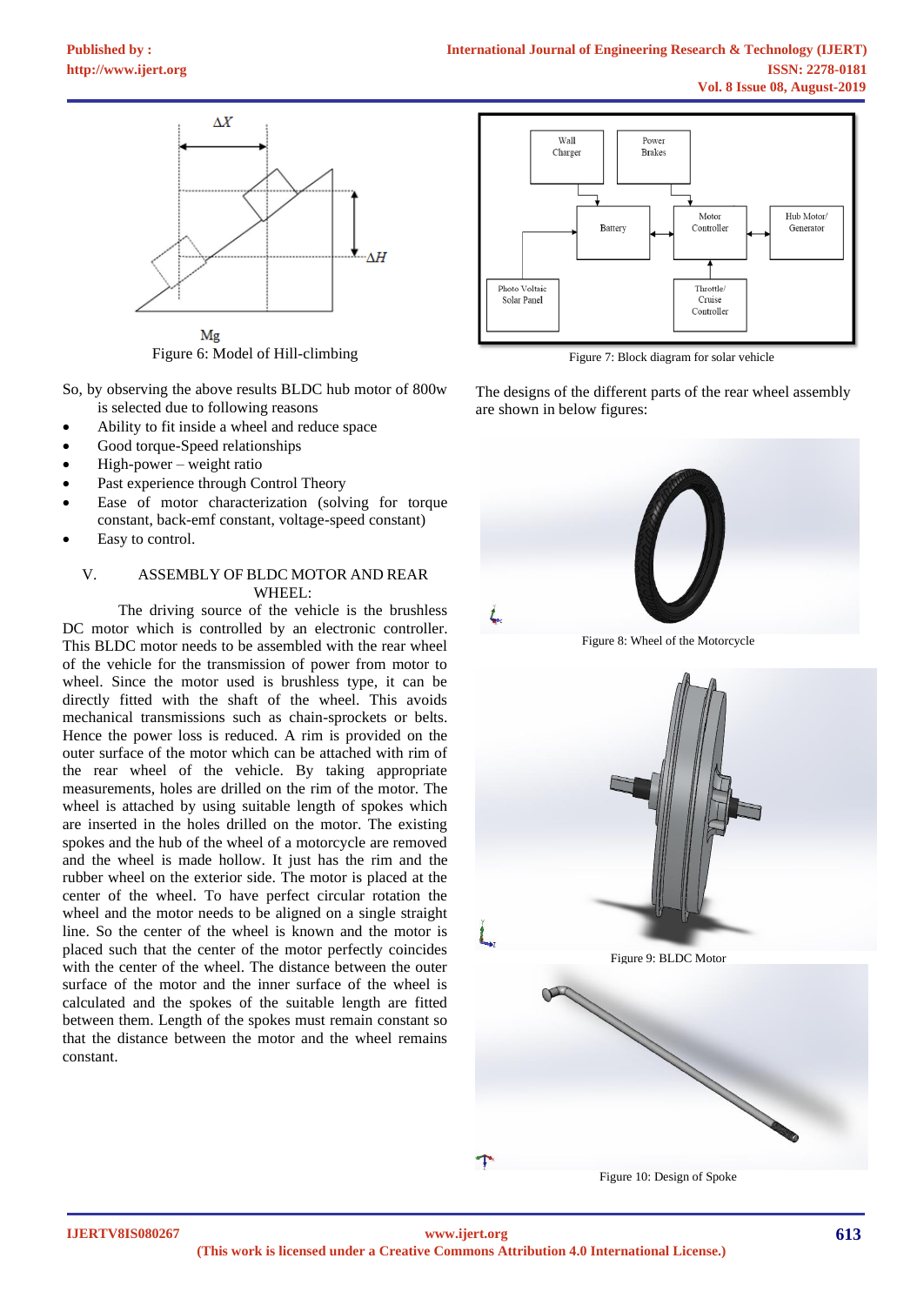

Figure 11: Final assembly of rear wheel

The assembled model is shown in below figure:



Figure 12: BLDC motor incorporated in wheel

## *5.1 Fabrication of Vehicle:*

The fabrication process involves fixing the different components to the frame of the bicycle. The motor is fixed to the rear wheel shaft with proper alignment so that the weights are perfectly balanced. A battery casing in which 4 LA batteries of 12 V and 15Ah are fixed to frame and wirings are drawn from battery to motor so as to transmit power from battery to motor. Also wiring for speed control is also incorporated. Two solar panels are mounted on the either side of the vehicle. A solar charge controller is connected between the battery and solar panel. This charge controller ensures the charging of the battery. The solar charge controller stops charging the battery which it reaches its maximum voltage



Figure 13: Final Assembly of the Solar Vehicle

The Major components of the solar vehicle include: ➢ Prime Mover-Brushless DC Motor ➢ Motor Specifications-800Watts ➢ Power Source-Lead Acid Batteries (4 in number) ➢ Battery Type-Rechargeable ➢ Battery Specifications- 12v 17Ah ➢ Charging Source-Solar Panels ➢ Controller-Amptek Motor Controller 48v 20amps ➢ Throttle-Electronic PWM type. ➢ Tyre size-18inches ➢ Load Capacity-140kg

#### VI CONCLUSIONS

Solar powered motor bike is modification of existing bike and driven by electrical energy. It is suitable for both city and country roads, that are made of cement, asphalt, or mud. This bike is cheaper, simpler in construction  $\&$  can be widely used for short distance travelling especially by school children, college students, office goers, villagers, postmen etc.

It is very much suitable for young, aged, handicap people and caters the need of economically poor class of society. It can be operated throughout the year free of cost. The most important feature of this bike is that it does not consume valuable fossil fuels thereby saving a lot on fuel expenses. It is eco-friendly & pollution free, as it does not have any emissions. Moreover it is noiseless and can be recharged with the AC adapter in case of emergency and cloudy weather. Sustainable and practical personal mobility solutions for cities environments have traditionally revolved around the use of bicycles, or provision of pedestrian facilities. However many cities also experience traffic congestion, parking difficulties and pollution from fossil-fuelled vehicles. It appears that pedal power alone has not been sufficient to supplant the use of petrol and diesel vehicles to date, and therefore it is opportune to investigate both the reasons behind the continual use of environmentally unfriendly transport, and consider potential solutions.